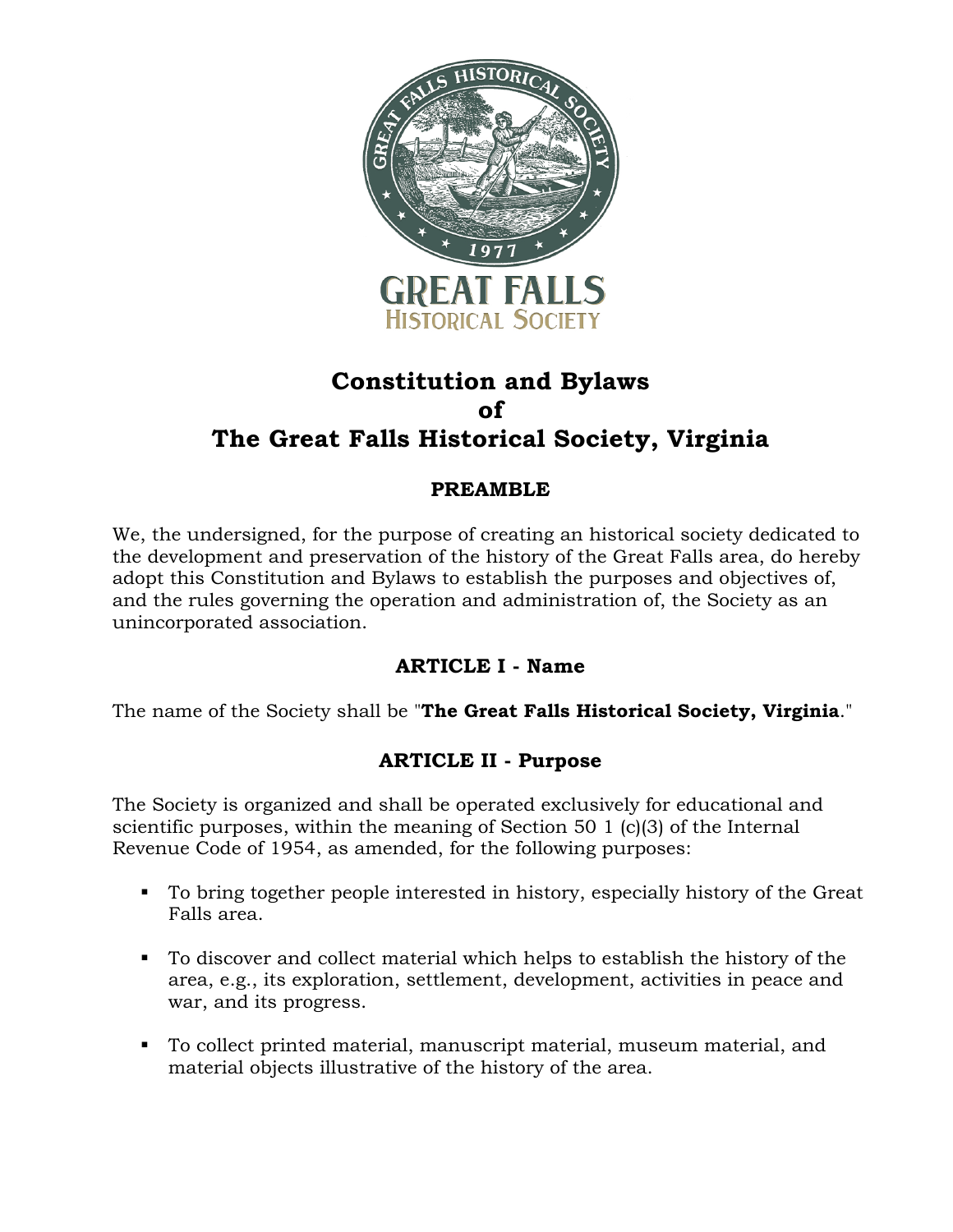- To work toward establishing a repository for such material and for its display as far as may be feasible.
- § To work with the proper officials in the preservation of historic buildings, monuments, and markers.
- To disseminate historical information by publishing historical material; by arousing public interest in any way feasible; by marking historic buildings and trails.
- To cooperate with the Great Falls Citizens' Association, and other Great Falls organizations, county, state, and other nearby organizations in matters of area-wide significance.

# **ARTICLE III - Non-Profit Status**

**Section 1.** The Society shall be a non-profit, unincorporated association of members. No part of its net earnings shall inure to the benefit of its members or other private persons or interests. In the event of the liquidation or dissolution of the association, its remaining assets shall be distributed to such other organization devoted to historical activities which is qualified as an exempt organization under the provisions of Section 501(c)(3) as may be selected by the Board of Directors at the time of the liquidation or dissolution. The Society shall not, as a substantial part of its activities, attempt to influence legislation or participate to any extent in a political campaign for or against any candidate for public office.

**Section 2.** The Great Falls Historical Society's Governance and Ethics Policy shall be signed by all Board Members, Members, Interns, and Volunteers who work on behalf of GFHS or access GFHS-proprietary files or records.

**Section 3.** Consequence of Governance and Ethical Policy Violations The Board of Directors shall remove by simple majority vote any Board Member deemed by the President and the General Counsel to have violated any aspect of the Society's Governance and Ethics Policy. Following such, member may not be nominated to serve on the Board of Directors for a period of three years.

# **ARTICLE-IV - Membership and Dues**

Section 1. Any person interested in the history of the Great Falls area who applies for membership and pays the necessary dues shall become a member.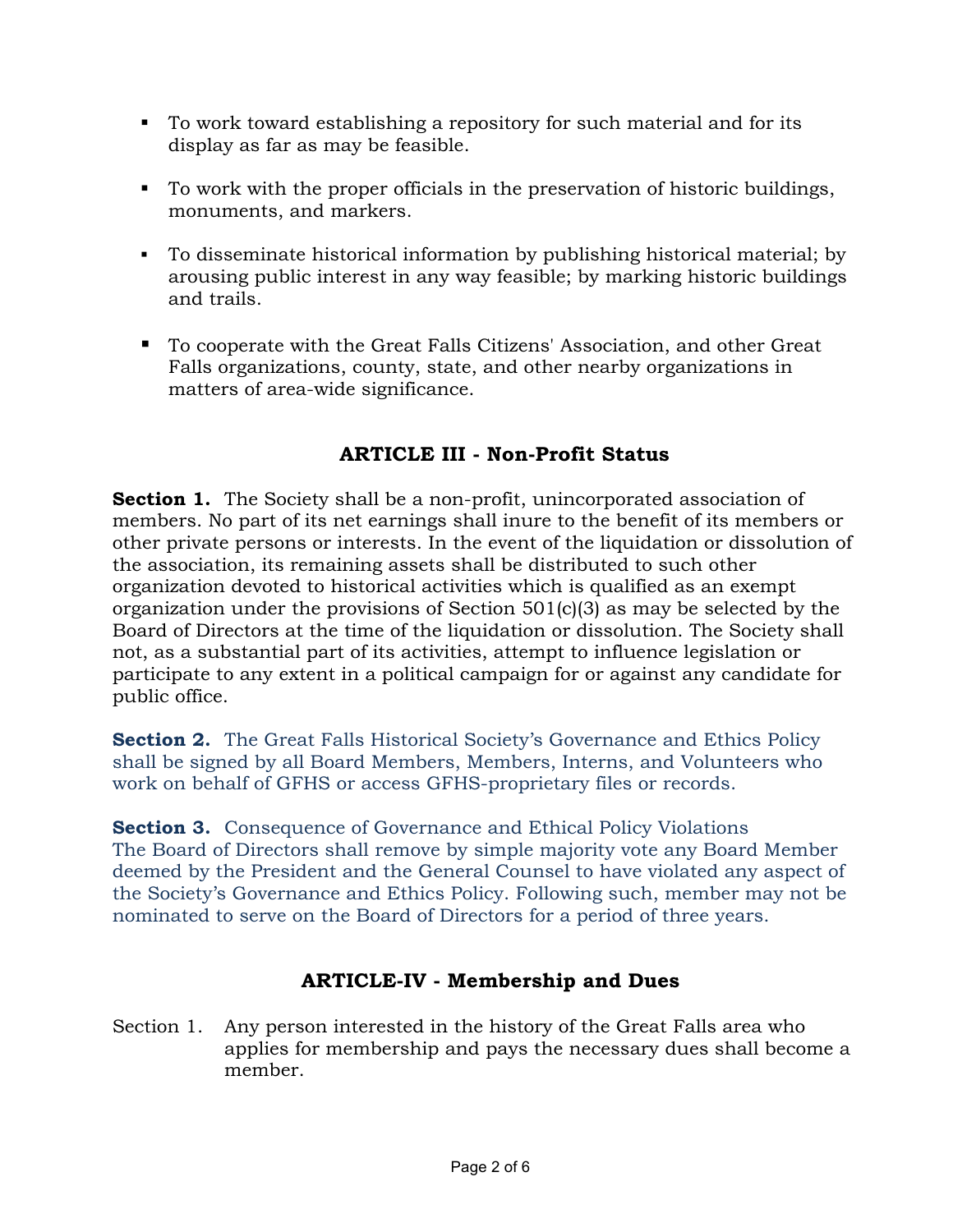- Section 2. After election, the Board of Directors (officers and long-term directors) shall determine the amount of dues required for membership for the coming year, as well as any special categories of membership. The amount of dues shall be publicized through appropriate notices and shall be payable on or before the date of the first general meeting of the year in September. Members in arrears over three months shall be dropped from membership.
- Section 3. Voting members shall be members in good standing

## **ARTICLE V - Schedule and Quorum for Meetings**

- Section 1. Regular meetings of the Society shall be held monthly, September through May, on the second Wednesday of each month.
- Section 2. The annual meeting of the Society shall be held in the month of May.
- Section 3. Voting members shall be members in good standing.
- Section 4. Ten percent of the members of the Society shall constitute a quorum.
- Section 5. The Board of Directors shall meet at least three times a year in person or via telephonic conference call at the call of the President, or at the request of a majority of the Board of Directors.
- Section 6. At any meeting of the Board of Directors, a majority shall constitute a quorum. Board of Directors may meet and vote via telephonic conference call or via e-mail.
- Section 7. Members may vote electronically at the call of the President.

## **Article VI - Officers and Board of Directors**

Section la. The officers shall be a President, a Vice President, a Recording Secretary, a Corresponding Secretary, a Treasurer, a General Counsel, a Photographic Archivist, and a Historian. These officers shall be elected for a term of one year, with the exception of the President. The President shall serve until the next President is elected. The General Counsel, the Photographic Archivist, and the Historian are Honorary positions appointed by the Board of Directors. The officers shall be members of the Board of Directors during their term in office. There shall be six long-term directors, two elected each year for a term of three years. The immediate Past-President becomes a member of the Board of Directors until replaced by the newly retired President.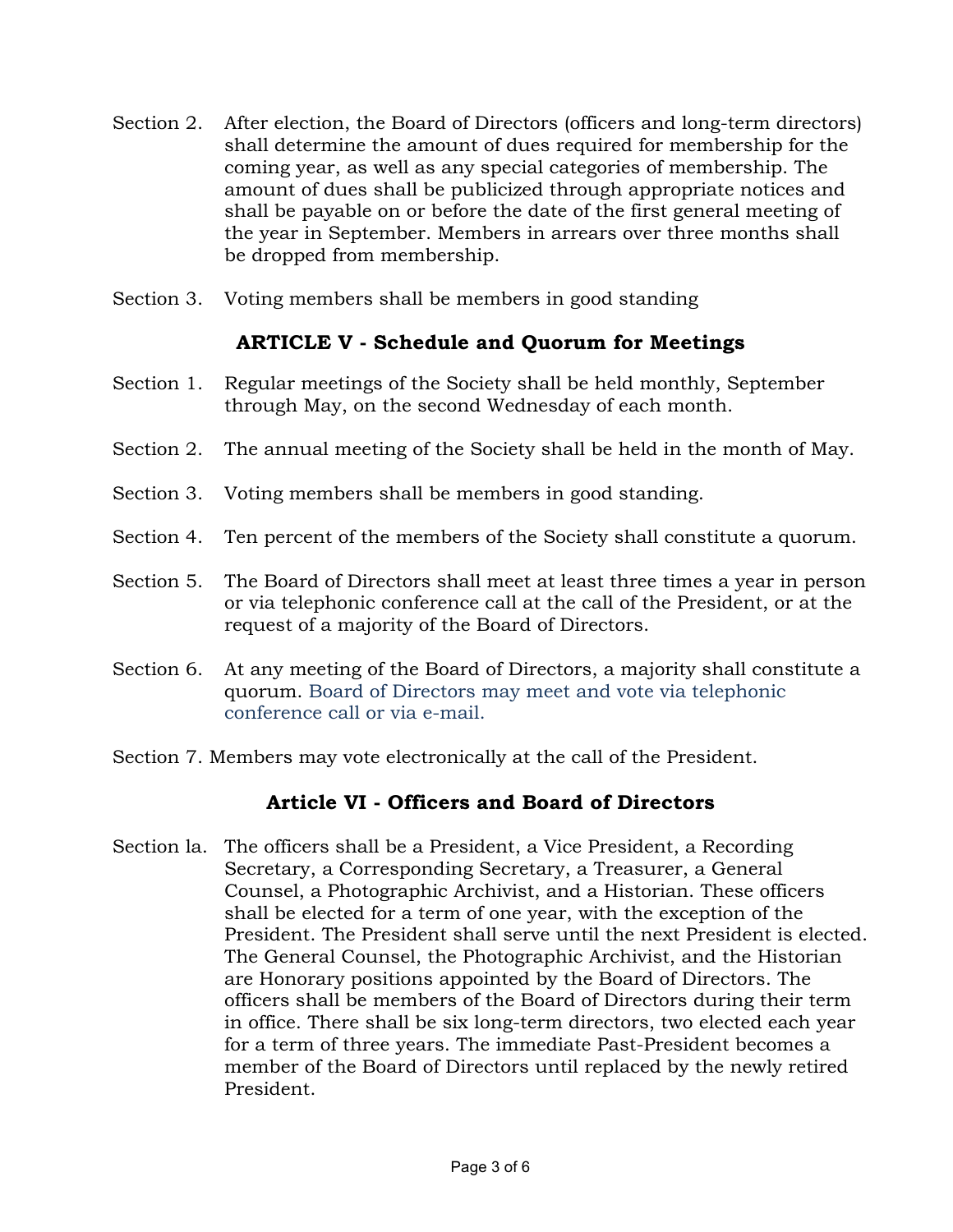- Section lb. In recognition of his role as a primary organizer of the Society, his service as its first president, and his continuing interest and contributions to the Society, Milburn Sanders shall be an honorary member of the Board of Directors privileged to participate in all of its counsels and deliberations.
- Section 2a. Nominations. The Board of Directors shall, no later than February, appoint a committee of at least four members to nominate candidates for officers and long-term directors. The nominations shall be presented to the Board of Directors prior to the April general meeting. The nominations will be presented by the Board to the Society membership at the April general meeting. Nominations will be accepted from the floor at the April general meeting as well as at the May annual meeting. Nominees shall give their consent. Written notice of the committee's nominations and any nominations from the floor at the April meeting shall be given to the membership before the May annual meeting.
- Section 2b. Elections. Elections shall be held annually at the May meeting. All officers and long-term directors subject to election shall be elected by a simple majority of the Society members present.
- Section 3. A person who has been elected to the Board of Directors for two consecutive terms, or elected as President or Vice President for three consecutive terms, shall not be eligible for nomination to the same office unless at least one year elapses between the end of the last term and the beginning of the term for which the person is nominated.
- Section 4. Officers and long-term directors shall take office immediately after election at the May annual meeting and shall serve until their successors have been duly elected. In the event of resignation or incapacity of any long-term director or officer except the President, the vacancy may be filled by the Board of Directors for the unexpired term of office.

# **ARTICLE VII - Fiscal Year**

The fiscal year shall begin on May 1 and end on April 30 of the following year.

# **ARTICLE VIII - Duties of Officers and Directors**

Section 1. The President shall have executive supervision over the activities of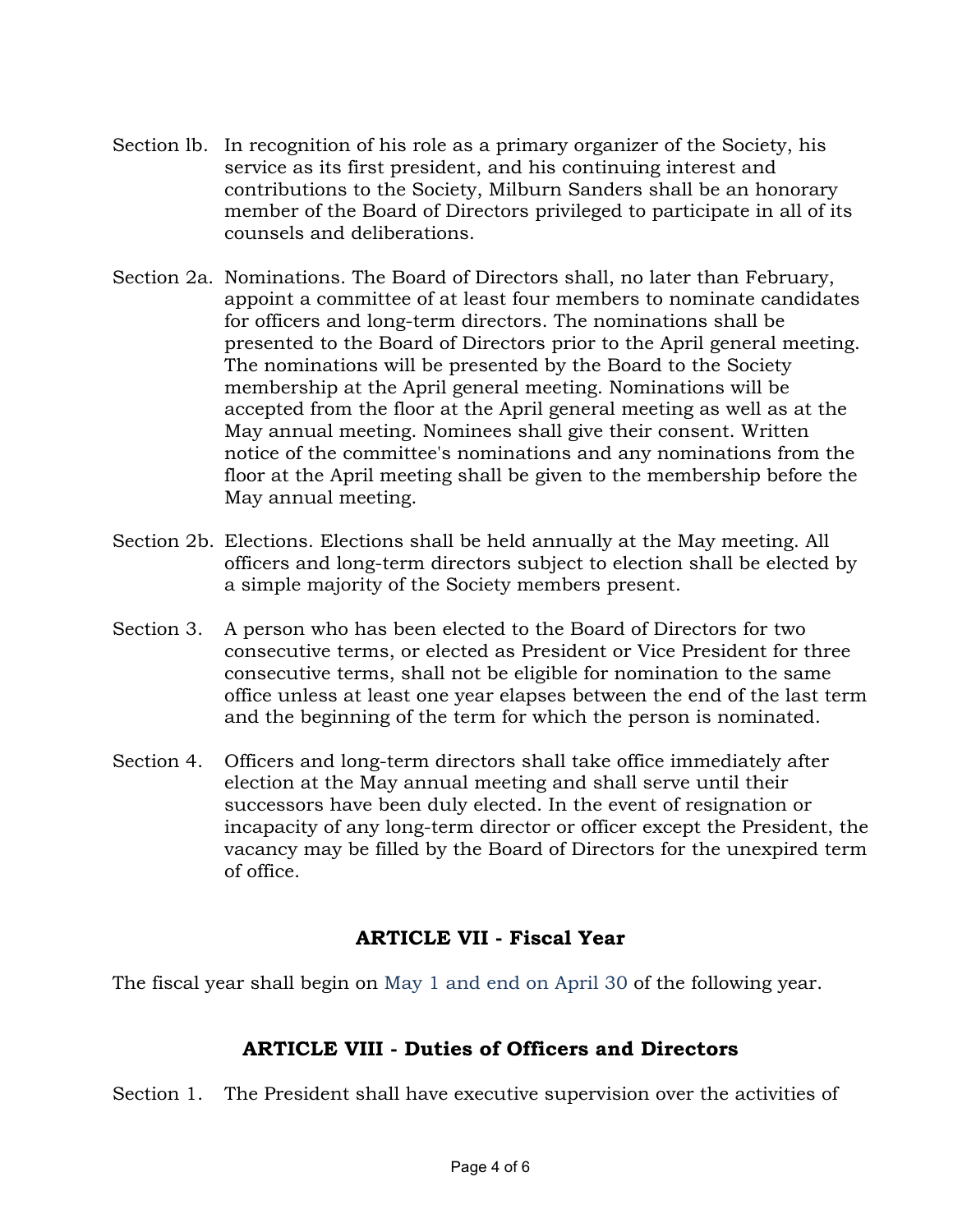the Society within the scope provided for by these Bylaws. The President shall preside at all meetings, shall report annually on the activities of the Society and shall appoint committee chairpersons and delegates. The President may sign checks for obligations of the Society as required.

- Section 2. The Vice President shall assume the duties of the President in the event of absence, incapacity, or resignation of the President and shall also carry out such duties as may be assigned to him by the President.
- Section 3. The Recording Secretary shall keep minutes of the meetings of the Society and the Board of Directors; notify the directors of board meetings, and notify the Society of meetings when necessary, as directed by the President; and keep a list of members.
- Section 4. The Corresponding Secretary shall carry out the correspondence of the Society and assist the Recording Secretary as necessary.
- Section 5. The Treasurer shall be responsible for the safekeeping of Society funds and for maintaining adequate financial records. This person shall deposit all monies received into a reliable banking company, in the name of, "The Great Falls Historical Society, Virginia.." Monies shall be paid out by numbered checks signed by the Treasurer, or President when applicable. The Treasurer shall collect dues and render an annual report based on the fiscal year. The Treasurer shall consolidate proposals for inclusion into the budget for delivery to the Board before the September general meeting.
- Section 6. The Board of Directors shall have the power to conduct all affairs of the Society, decide questions of policy that for any reason cannot be acted upon at a meeting of the Society, and perform such other functions as designated by the Bylaws or otherwise assigned to it. The Board of Directors shall act on the budget prior to its submission to the Society in September.

#### **ARTICLE IX- Committees**

- Section 1. The Society shall have such committees as deemed necessary for implementing the work of the Society. The President shall appoint chairpersons of such committees.
- Section 2. Members of each committee shall be selected by its chairperson.